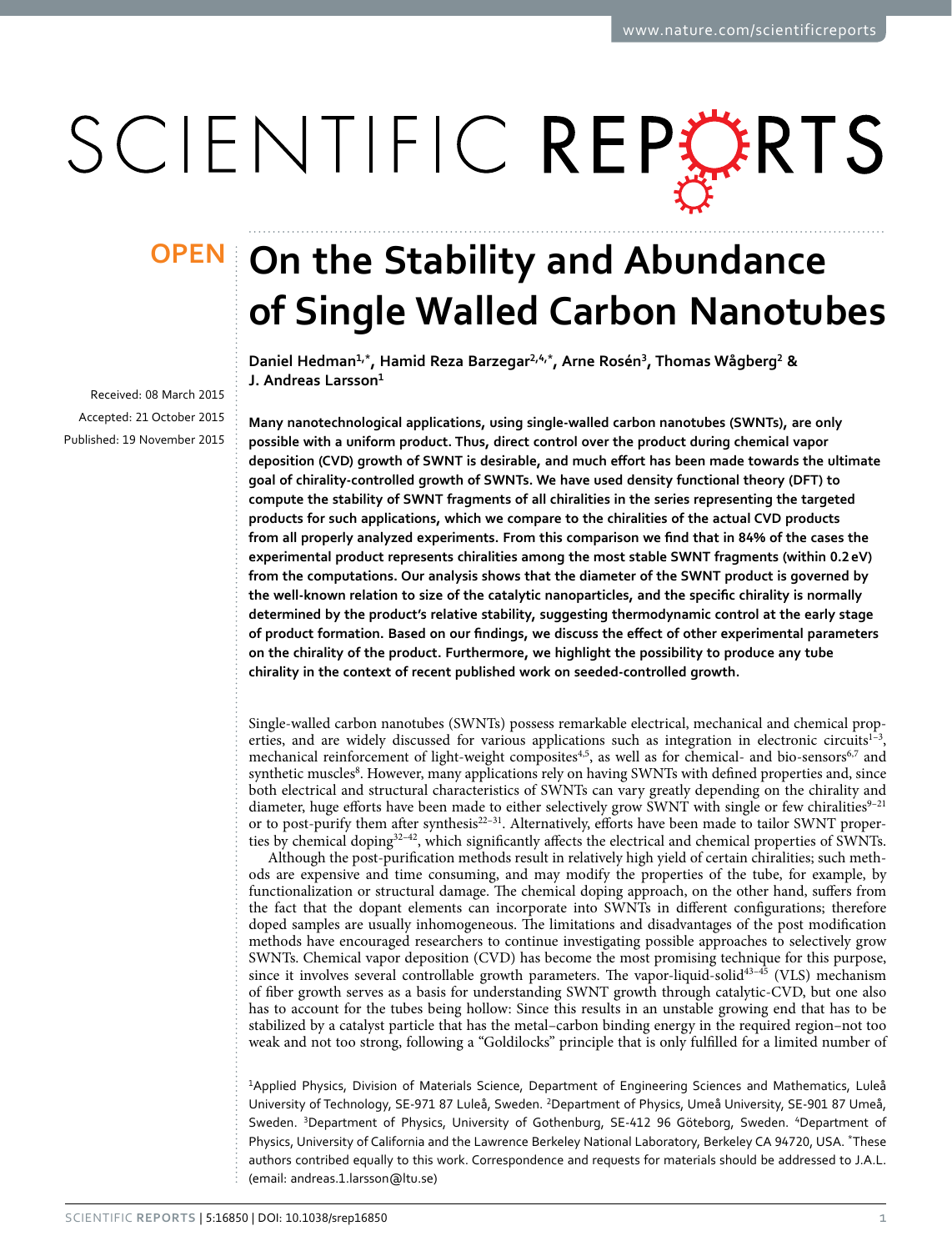metals<sup>46–49</sup>, and can be tuned by alloying<sup>[50](#page-8-2),51</sup>. It has been shown that it is possible to affect the chirality of the growing SWNT by varying the experimental conditions, such as catalyst composition<sup>[12,](#page-7-9)14-16,52-55</sup> temperature<sup>56</sup>, carbon precursor<sup>[10,](#page-7-11)[17](#page-7-12)</sup>, carrier gas pressure<sup>57</sup>, and catalyst support<sup>[11](#page-7-13)[,18](#page-7-14)</sup>. Concurrently, several reports have investigated the energetic stability of different chiralities<sup>[58,](#page-8-7)[59](#page-8-8)</sup> and their caps<sup>60–63</sup>, and some studies have also compared theoretical and experimental data in an effort to clarify the production of SWNTs of certain chiralitie[s64](#page-8-10),[65](#page-8-11). However, despite numerous studies on the production of SWNTs, a detailed understanding of the correlation between experiment and theory is lacking. In our study we try to answer the following key questions; i) To what extent can the observed statistical abundance of certain SWNT chiralities be explained by their energetic stability?, ii) What experimental growth parameters have high impact on the chirality of the growing SWNT?, iii) Why are certain tubes so seldom observed in experimental studies? and, finally, iv) What strategy should be followed to obtain a high relative abundance of more exotic tubes seldom seen in SWNT products?

We try to answer these questions by taking advantage of all relevant experimental studies made so far, meaning that we consider experiments where methods have been used that are able to properly detect all or nearly all present SWNT chiralities in a sample with tolerable statistics. SWNTs with different chiralities and diameters all have unique band structures, which influences the criteria for eligible detection techniques. For example, photo-luminescence only detects semiconductor SWNTs and in the case of Raman spectroscopy it is necessary to have excitation wavelengths equal to the difference between van Hove singularity (VHS) pairs to satisfy the resonance condition<sup>66–68</sup>. In the literature survey made for our comparison of theoretical stability and experimental abundance we have defined three main techniques that we deem to be appropriate to meet this criterion; either a combination of photo-luminescence, electron diffraction, and/or ultraviolet-visible-near infrared spectroscopy or Raman spectroscopy obtained by at least three different excitation lasers evenly distributed over the wavelength region from 450– 1054nm (1.2–2.8 eV). A single study that utilizes surface enhanced Raman spectroscopy is also considered in the study, as it seems to properly detect all present SWNTs<sup>69</sup>. There is a risk that even in the selected studies some tubes might be out of resonance with the excitation wavelength used for detection, but since our statistics are based on number of "hits" and not the statistical abundance, and since each resonance window for a SWNT is roughly  $0.3 \text{ eV}^{70}$ , we believe that our criterion gives valid data for our analysis. The data from the experimental studies are collected in Table S1 in the supplementary material. The combined experimental data are discussed in the context of theoretical data on the energetic stability of eleven different SWNT-series, namely the  $(n + m = 8)$  to  $(n + m = 18)$  series, where n and m are the SWNT chiral indices.

#### **Methods**

We have calculated the total energy of all carbon nanotube series for which  $(n + m) = 8, 9, 10, \ldots, 18$  using density functional theory (DFT). The nanotubes were modeled using six-layered hydrogen terminated structures, for which the number of carbon atoms per layer is equal to  $2(n + m)$  (see inset to Fig. 1). These structures were placed in a  $27 \times 27 \times 27$  Å cubic box, giving at least 10Å of vacuum separation between the periodic images.

The DFT calculations were performed using the Vienna Ab initio Simulation Package<sup>71</sup> (VASP). Only the gamma point was used in the calculations to minimize the interactions between periodic images. The calculations were performed using the projector-augmented wave method $^{72}$ , a plane wave basis set and the Perdew-Burke-Ernzerhof (PBE) exchange-correlation functional[73.](#page-8-17) The plane wave basis set energy cutoff was set to 575 eV and the electronic self-consistence loop was converged to  $1 \times 10^{-6}$  eV.

Gaussian smearing was used; the smearing width (SIGMA) was adjusted in order to give energies associated with the electronic entropy of approximately 0.5meV/atom. All of the calculations were spin polarized (ISPIN = 2), with an antiferromagnetic initial magnetization (one end of the SWNT spin up and the other spin down). The nanotube structures were relaxed with no symmetry constraints using the conjugate-gradient algorithm, until all of the forces acting on the ions were smaller than  $6 \times 10^{-3}$  eV/Å.

The formation enthalpy  $H_f$  was calculated using a simplified version of the equation given in<sup>74</sup>

$$
H_f = E(n, m) - a \cdot E_C - \frac{b \cdot E_H}{2} \tag{1}
$$

Here,  $E(n,m)$  is the energy of the SWNT,  $E_C = -9.201514 \text{ eV}$  is the energy per C atom for a 500 atom super-cell of graphite and  $E_H$ = −6.771933 eV is the energy for an H<sub>2</sub> molecule in a 27 × 27 × 27 Å cubic box.  $a = 6 \times 2(n+m)$  is equal to the number of carbon atoms in the nanotube and  $b = 2(n+m)$  is the number of hydrogen atoms used for termination of the nanotube ends. The diameters of the SWNTs were determined using the relaxed structures through the radial distance to the center-line of the tube averaged over the 4 central layers (excluding the hydrogen atoms and one layer at each side of the tube).

#### **Results and Discussion**

We have computed the total energies of six-layer SWNT segments of the  $(n + m = 8)$  to  $(n + m = 18)$ series with hydrogen-terminated ends (see inset to [Fig. 1\)](#page-2-0). The relative energies of the segments within each series are shown in [Fig. 1](#page-2-0), meaning that the most stable tube in each series corresponds to zero energy. As reported in earlier studies, hydrogen-terminated tube segments with a zigzag character have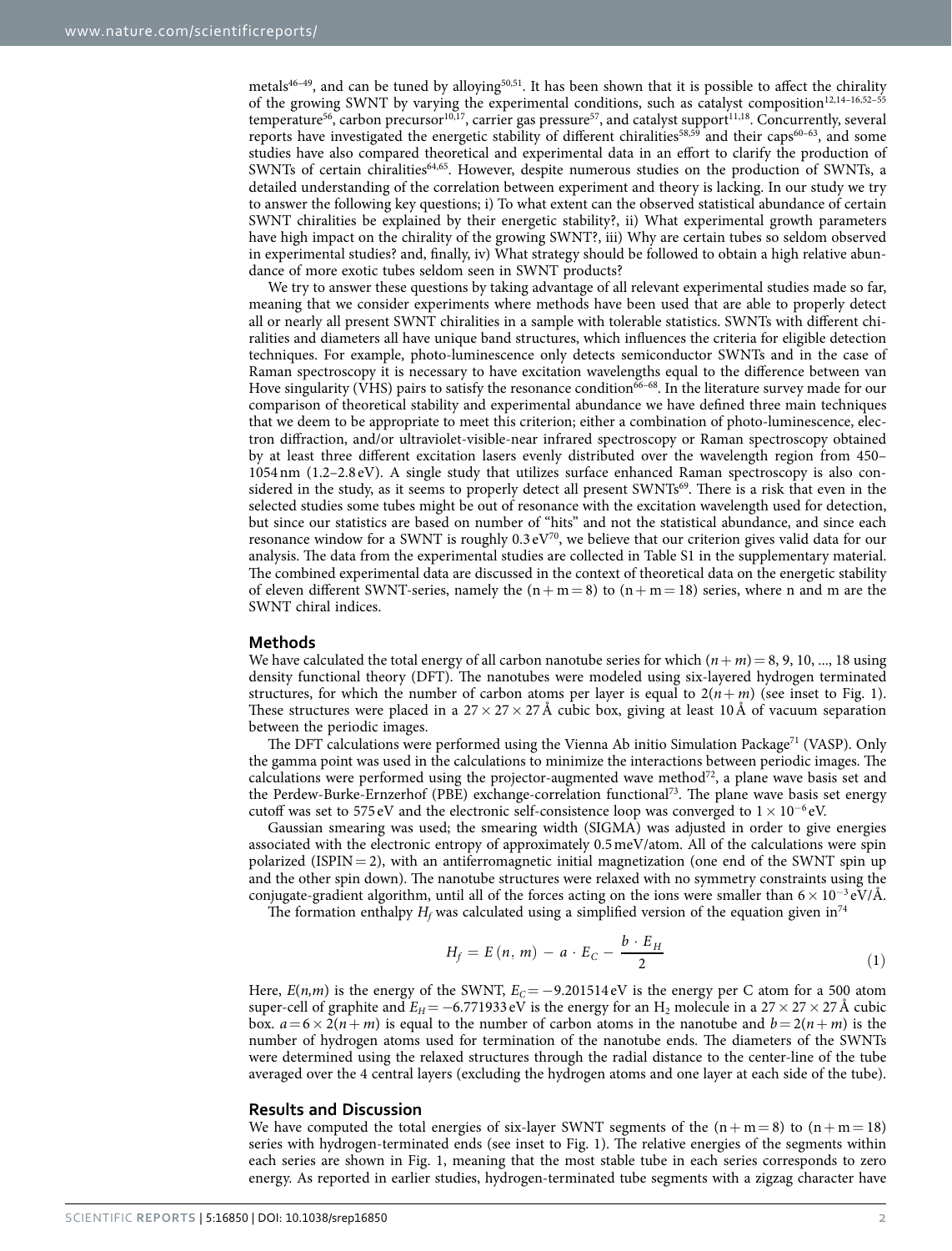

<span id="page-2-0"></span>**Figure 1.** Relative energies between SWNTs of each  $(n+m)$  series from  $(n+m)=8$  to 18 plotted against **the nanotube segment diameter.** The zero line thus represents the most stable tube in each series. The colored points represent products from SWNT growth, with the color code representing the hit-rate of how many times a particular SWNT has been reported as a product in a unique CVD experiment (see Table S1). Inset shows the hydrogen terminated six-layer SWNT segments of the (6,5), (6,6) and (9,8) armchair and near-armchair tubes.

<span id="page-2-1"></span>

| Series          |       |       | $\overline{10}$<br>1 U | . .   | ∸     |       | ᆠ     | <b>LJ</b> | 16    | . .   | 1 <sub>0</sub><br>18 |
|-----------------|-------|-------|------------------------|-------|-------|-------|-------|-----------|-------|-------|----------------------|
| $\Delta E$ (eV) | 2.023 | 1.385 | 0.935                  | 0.667 | 0.470 | 1.420 | 1.517 | 2.246     | 2.590 | 3.079 | 3.489                |

**Table 1. Energy windows (∆E) of the difference between the most stable and least stable SWNT within the series.**

antiferromagnetic ground states<sup>75–77</sup>. We report energy windows ( $\Delta E$ ) of the difference between the most stable and least stable SWNT within the series (see [Table 1\)](#page-2-1) in agreement with previously reported values for the 9 to 11 series<sup>58</sup>, and the 12 and 13 series<sup>59</sup>.

In the lower series 8 to 10 zigzag tubes are the most stable while in the other series (11 to 18) armchair tubes are the most stable. In the 13-series and above the stability follows the chiral index, with the zigzag tubes being the least stable within each series. In the 8 series the stability follows the reverse order, with the armchair tube being the least stable. In the 9 series the order of stability is (9, 0), (8, 1), (5, 4), (6, 3), and (7, 2). In the 10 series the order is (10, 0), (8, 2), (9, 1), (7, 3), (6, 4), and (5, 5), and in the 11-series it is  $(6, 5)$ ,  $(7, 4)$ ,  $(10, 1)$  and  $(11, 0)$  only differing with  $5 \text{ meV}$ ,  $(9, 2)$  and  $(8, 3)$ . In the 12-series the order is (6, 6), (8, 4), (7, 5), (9, 3) (12, 0), (10, 2) and (11, 1).

We have reviewed the reported SWNTs in all relevant experimental studies<sup>10-12,14-18,[20](#page-7-15)[,21](#page-7-16),52-57,[69](#page-8-13),78-89</sup>, which properly detect all present SWNT chiralities in the sample, and correlate the resulting statistics with the computed relative stabilities in [Fig. 1.](#page-2-0) Specific CVD conditions are tabulated in Table S1 in the supplementary material.

Four observations can be made from this rather simplistic experimental/theoretical comparison: Firstly, there are no reported SWNT products in the 8 and 9 series (and only (7,3) from the 10 series), which we attribute to the fact that these small-diameter tubes have formation enthalpies that are too large (see [Fig. 2\)](#page-3-0). Secondly, most of the products are in the 10 to 14 series, although the formation enthalpies of the higher series are progressively lower. We argue that this is the result of the catalyst particle size targeted in the majority of these studies, as there is plenty of evidence for the relationship between cata-lytic metal nanoparticle size and the diameter of the grown tubes<sup>[20](#page-7-15)[,86](#page-9-0),[90,](#page-9-1)91</sup>. Thirdly, and most importantly,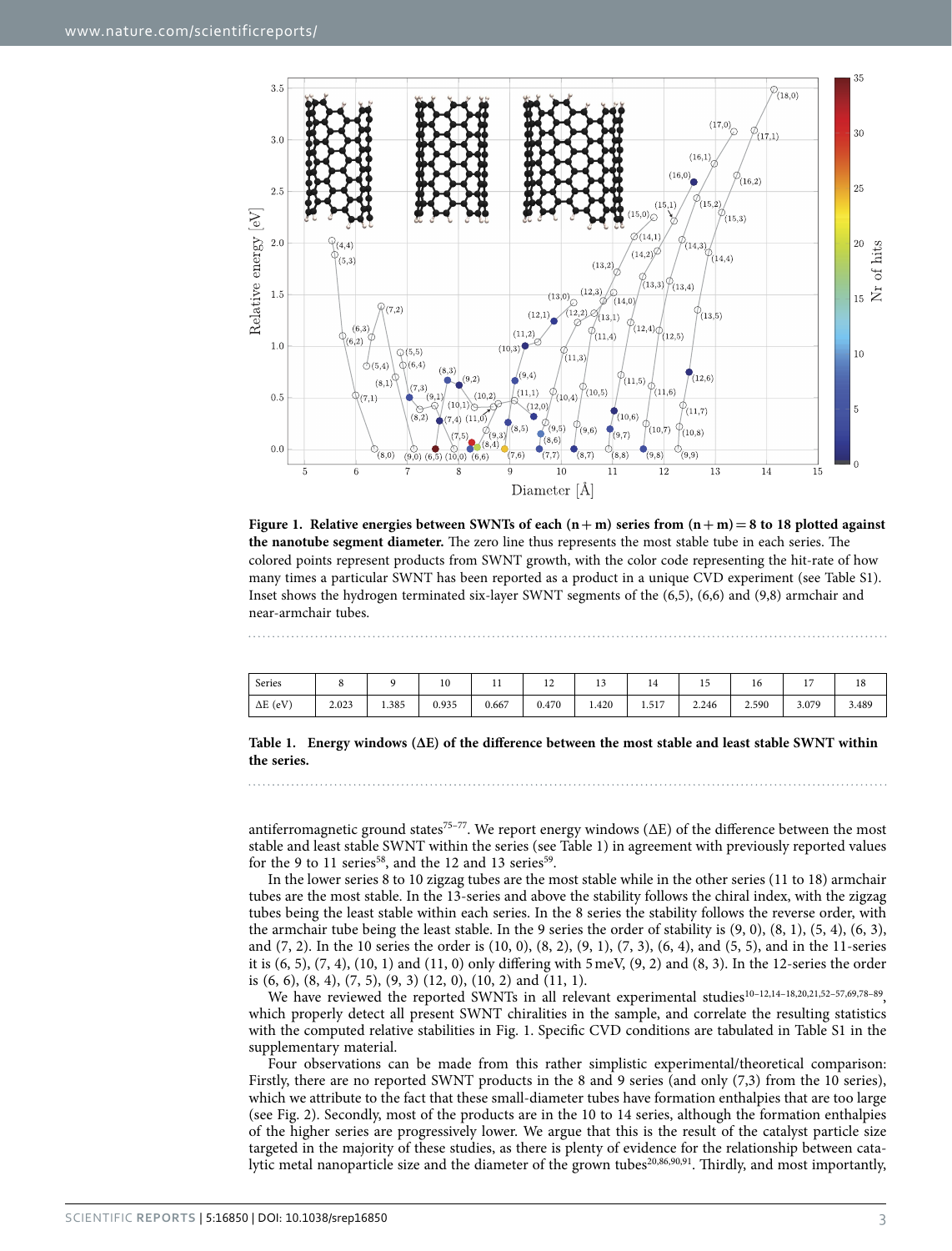

<span id="page-3-0"></span>**Figure 2. Formation enthalpy of each SWNT in this study (as defined by Eq. (1) in the main text) plotted against the nanotube segment diameter.** This figure thus displays the energies of the tubes on a comparable scale.

we observe that the vast majority of all SWNT products found in the experimental reports are among the most stable tubes in its series. This is a very surprising finding, since the energy differences between different chiralities are rather small, especially considering the differences in stability between the dif-ferent series (see the formation enthalpies in [Fig. 2](#page-3-0))<sup>92,93</sup>. We have thus found that if no special measures are taken, the majority of the grown SWNTs will correspond to the few most stable SWNTs within the series, under the condition that the nanotube diameter matches the size of the metal nanoparticles used to catalyze the growth of the SWNT. Fourthly, we note, however, that there seems to be one major exception to the strong correlation between abundance and energetic stability; All experimental data indicate significantly lower abundance of pure armchair tubes (n=m) compared to near-armchair tubes (n $\approx$ m), despite the fact that armchair tubes display higher energetic stability, especially for series 12 and higher (see values for (6,6), (7,7), (8,8) and (9,9) in [Fig. 1](#page-2-0)). The explanation for this can be found in the work by Yakobson group, who report that pure-armchair tubes (and pure-zigzag tubes) grow by a different growth mechanism than all other (so-called chiral) tubes that grow from screw-dislocations<sup>64[,65](#page-8-11)</sup>. As a result, armchair and zigzag tubes will grow significantly more slowly (and hence be shorter) than chiral tubes. Since spectroscopic techniques such as Raman spectroscopy and photoluminescence scale with number of phonons, and number of electrons in the VHS, respectively, they both scale with number of atoms in the SWNTs, and hence an equal abundance of e.g. the armchair (6,6) and the chiral (7,5) tube in a given experiment will display a weaker signal of the armchair tube, since these have a shorter length<sup>[94](#page-9-5)</sup>. It is important to point out that this observation does not rule out the possibility to target pure-armchair tubes as the main product, as recently shown by Sanchez-Valencia *et al.*[89,](#page-9-6) since when using synthesized molecules as seeds (as discussed later) such tubes can indeed dominate. We note that our computational data points toward the (10,0) zigzag tube being produced in CVD growth using small diameter catalytic particles, but their short lengths make them undetectable.

We have found that the majority (84%) of the experimental product (hit-rate in [Fig. 1\)](#page-2-0) is among the most stable SWNT fragments (below 0.2 eV). Looking at tubes with similar diameter it is clear that, in addition to the relative energies of the tubes within the same series, the differences in formation enthalpy (see [Fig. 2](#page-3-0)) is essential in understanding what SWNTs are formed: Clear examples where the formation enthalpy plays a major role in the growth abundance of certain chiralities can be seen by comparing e.g., the (7,5) and (8,4) tubes of the 12 series that both have significantly higher "hit-rates" than the (10,1) tube of the 11 series that have similar diameter as the (7,5) and the (8,4) tubes but a formation enthalpy that is around 2 eV higher. Similar observations can be made for the abundant (7,7) and (8,6) tubes of the 14 series and the rarely seen (10,3) and (11,2) tubes of the 13 series with similar diameters but much higher formation enthalpy. The above analysis of the data in Fig. 2 shows comprehensively how the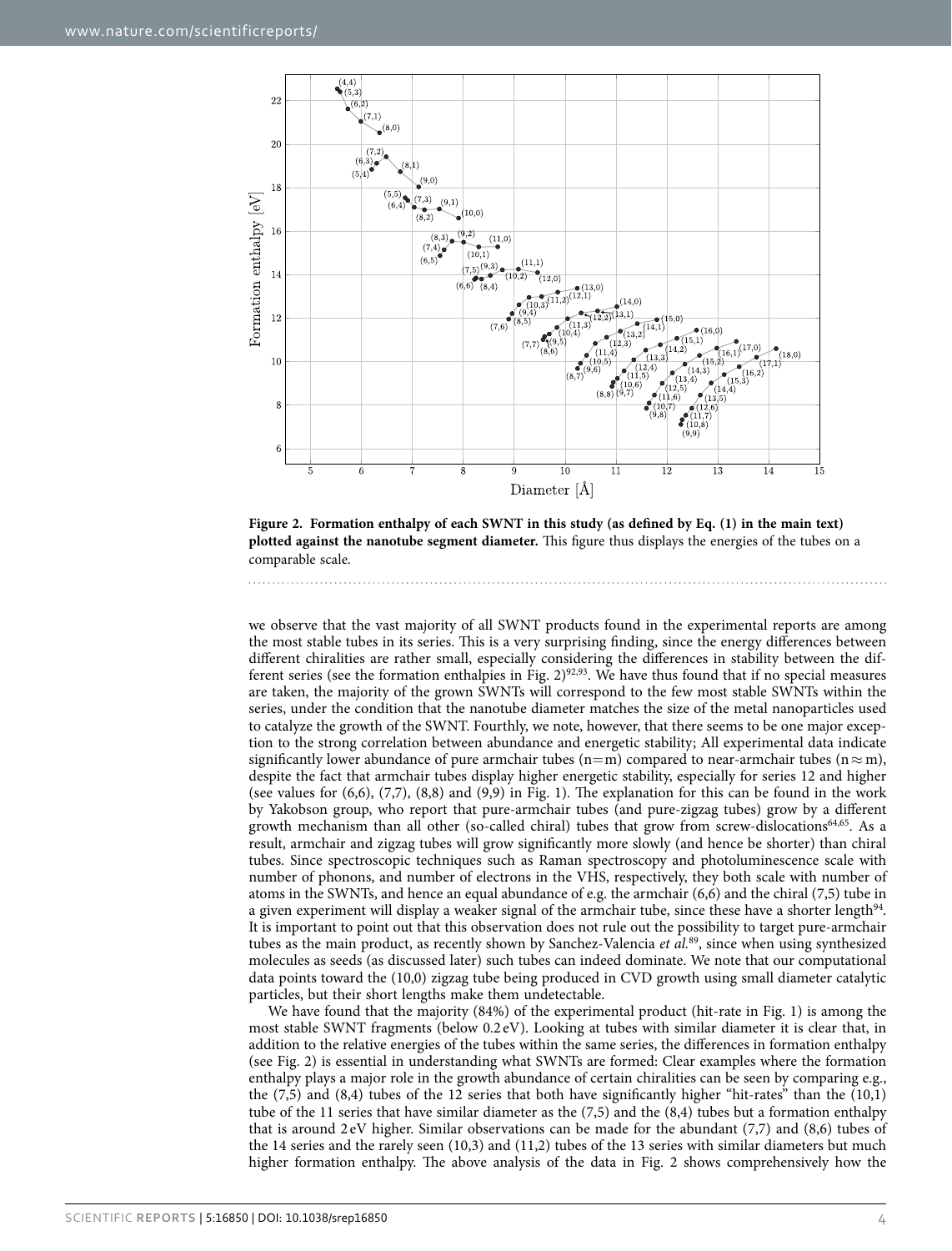

<span id="page-4-0"></span>**Figure 3.** Effect of temperature on chirality distribution (**a**) represented from work by Loebick *et al.*[86](#page-9-0) (**b**) represented from work by Wei *et al.*[85](#page-9-8) (**c**) represented from work by Lolli *et al.*[56.](#page-8-5) The arrows indicate the direction of diameter increase.

experimental hits are concentrated near the baseline when recasting the data into series disregarding the stability relation between different series, as in [Fig. 1](#page-2-0). Lastly, we want to point out the rather remarkable fact that we have been able to draw all these conclusions using just SWNT segments, *without considering* their interface with the catalytic metal.

**Growth parameters discussion.** In the context of our findings that the catalyst particle size together with the relative energetic stability represent the two most important criteria that influence the growth of specific SWNT chiralities, we review the effects of the other growth parameters, temperature, pressure, feedstock, substrate and catalyst composition, on the selective growth of SWNTs.

**Temperature.** The most distinct impact that temperature has on the growth products is the increase in overall tube diameters. This is obvious from [Fig. 3a–c](#page-4-0). The increase in diameter can be rationalized by an effect on the catalytic metal nanoparticles known as Ostwald ripening<sup>95–98</sup> at temperatures above 700 °C, meaning that the metal atoms become more mobile when the temperature rises. The result is disappearance of small metal nanoparticles where the material builds up the size of the remaining particles, as well as other temperature effects, such as agglomeration. This is exemplified by the report by Loebick *et al.*<sup>86</sup>, who showed that the average size of Co nanoparticles increases with temperature in the CVD reaction chamber. Although, in their work, the Co nanoparticles were deposited on MCM-41 mesoporous silica template and mixed with Mn to minimize the effect of temperature, still, the average diameter of the catalyst particles increases slightly at higher temperature, namely from 8Å at 600 °C to 12.5Å at 800 °C (at intermediate temperature, 700 °C, the particle size increases to 9Å). As a result, the dominating SWNTs in the sample are also shifted, as represented in [Fig. 3a](#page-4-0), showing the chirality distribution *vs* growth temperature. Further, it is interesting to note that production of tubes with high relative energy for the diameters represented by the metal particle size distribution in this specific experiment, such as the (7,3), (8,3) and (9,2), is shifted to production of tubes with lower relative energy such as (8,4), (8,6), and (9,7) (*cf*. [Fig. 1\)](#page-2-0). This phenomenon will be further discussed below. The change in particle size (tube diameter) with temperature seems to be more significant in smooth (nonporous, weakly interacting) substrates such as silicon wafer. For instance, Fouquet *et al.*[14](#page-7-10) observed an up-shift in diameter distribution of the grown SWNT from  $6.1-11.9\text{ Å}$  for  $600\text{°C}$  (growth temperature) to  $6.3-14.9\text{ Å}$  for  $700\text{°C}$ , for Co catalyst deposited on a silicon wafer. The temperature increase also shifts the dominant chiralities from (6,5), (6,6) and (7,4) for 600 °C to (7,5), (7,6) and (10,9) tube for 700 °C. These observations manifest our previous statement about the strong correlation between relative energetic stability and high abundance under the pre-requirement of matching catalyst particle size since, although these tubes belong to different series with different formation enthalpies (see [Fig. 2](#page-3-0)), the "new" observed tubes also have the lowest energies in each series but with larger diameters (see [Fig. 1](#page-2-0)). [Figure 3b,c](#page-4-0) show two other examples of the temperature effect: Wei *et al.*[85](#page-9-8) grew SWNTs by plasma-enhanced ethanol decomposition using Co catalyst particles supported on MCM41, while Lolli *et al.*[56](#page-8-5) studied the temperature effect for SWNT growth on CoMo catalysts. In our report we have given a few representative examples to reveal the effect of temperature on the selective growth process by highlighting studies that have examined the chirality distribution in detail. Our conclusions are, however, perfectly valid when compared with the data in other work $16,80-82$  $16,80-82$ .

**Pressure.** We also consider the carbon precursor pressure in the reaction chamber, which has been shown to have a significant effect on the chirality distribution. The influence of this parameter is, however,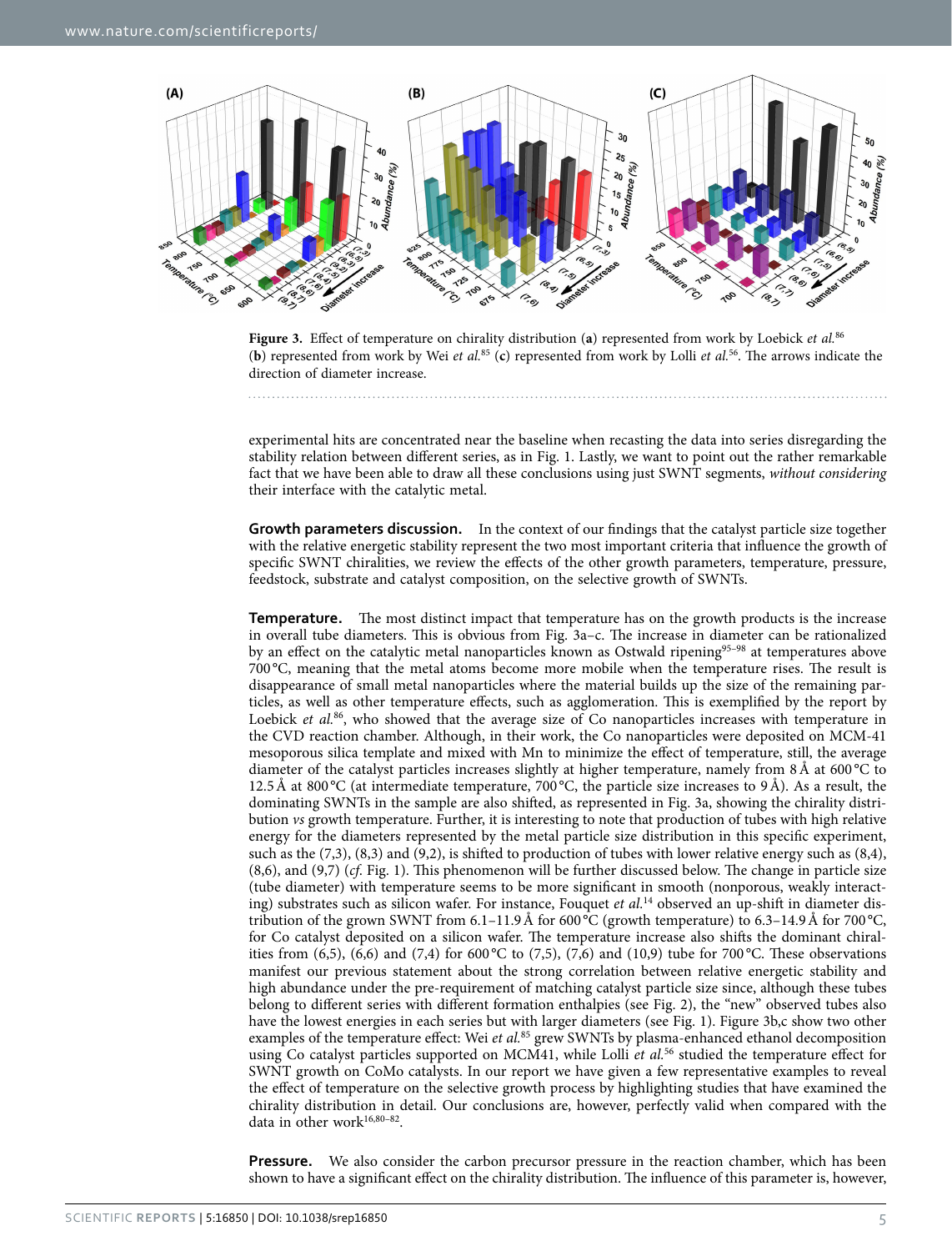more complex to study, since it may also relate to the composition of the catalyst particles, with regard to their carbon saturation, especially at elevated temperature. Picher *et al.*[99](#page-9-9) showed that a combination of precursor pressure and reaction temperature affects the chirality distribution of the growing SWNTs and suggest that, compared to large catalyst particles, small catalyst particles can withstand higher carbon content before saturation. As a consequence, at a specific temperature, higher carbon precursor pressure will result in preferential activation of small catalyst particles and, consequently, preferential growth of small diameter tubes. A similar conclusion was made by Wang *et al.*[57](#page-8-6), who studied carbon precursor pressure ranging from 2 to 18 bar at fixed reaction temperature.

**Feedstock.** [Figure. 3a,b](#page-4-0) also introduce another important parameter for SWNT growth: the choice of carbon precursor. While Loebick *et al.*[86](#page-9-0) used CO [\(Fig. 3a\)](#page-4-0) as carbon precursor, Wei *et al.*[85](#page-9-8) used ethanol. Several studies have speculated that the hydrogen produced when using a hydrocarbon as precursor affects the rate of catalyst particle reduction, remaining active for a longer time $56,100,101$  $56,100,101$  $56,100,101$  $56,100,101$ . This is consistent with the results presented in [Fig. 3a,b,](#page-4-0) showing a distribution with more small-diameter tubes for the CO precursor. Similar results have also been observed in other reports<sup>99</sup>. Wang *et al.*<sup>10</sup>, examined four different carbon precursors; CO,  $C_2H_2$ ,  $C_3H_3OH$  and  $CH_3OH$  to grow SWNTs and they also observed a clear shift to large-diameter tubes when hydrocarbons were used compared to CO.

**Substrate.** The studies presented in Fig. 3a,b utilize CoMn and Co catalyst particles deposited on MCM41. Here, it is interesting to note that Mn is highly stable against reduction and does not act as a catalyst for SWNT growth (too large M-C bond strength)<sup>[49](#page-8-22)</sup>, but instead acts in the alloy to prevent melting and evaporation of Co from the particles, thereby minimizing the effect of Ostwald ripening and agglomeration. This is the reason that the chirality distribution is less affected by temperature in [Fig. 3a](#page-4-0). For the same reason, inclusion of other non-catalytic metals (e.g., Mo, W, Cr, etc.) into the catalytic particles has a positive effect, producing uniform distributions of SWNTs, most likely because they help to reduce the effect of temperature<sup>[10,](#page-7-11)[19](#page-7-18)[,55](#page-8-23)</sup>. It should be noted that inclusion of these metals also affects the catalytic particles' effective M-C bond strength $50,51$ . We also find that at low temperature these alloy catalysts lead to production of tubes with higher relative energy for the diameters represented by the metal particle size distribution in this specific experiment ((7,3), (8,3) and (9,2) in [Fig. 3a\)](#page-4-0). The reason for this is that the surface geometry of the particles does not adapt, but remains frozen (see more about this effect below). These observations also relate to the very important relation between the catalyst particles and the substrates for SWNT growth. Such particle-substrate interaction can also prevent restructuring of the particles driven by temperature as well as affecting the morphology of catalyst particles. Lolli *et al.*[56](#page-8-5) used CoMo supported on two different materials,  $SiO<sub>2</sub>$  and MgO, to grow SWNTs under similar reaction conditions. Interestingly, the chirality distribution was broader when MgO was used as support, which the authors explain by a difference in particle-substrate interaction as well as a change in the catalyst particle morphology. Thus, the choice of substrate can have an effect on the restructuring of the catalytic particles similar to that of the alloying elements Mn, Mo, W and Cr, which will be considered below.

**Catalyst composition.** Another parameter that affects the chirality distribution is the interaction between catalyst particle and the dissociating carbon atoms. Within the M-C bond strength "Goldilocks" window of catalytic activity<sup>46-49</sup> (see Introduction), the use of different metals with different bond strengths affects the distribution of SWNT product. This effect has been described by Barzegar *et al.*[20](#page-7-15), who show that slight changes in the Co/Fe ratio of the catalyst particles could influence the chirality distribution. Similarly, H. Chiang *et al.*[53](#page-8-24) observed a change in chirality distribution of the grown SWNTs when they systematically studied a change in catalyst particle composition from pure Fe to pure Ni (with a number of steps utilizing different admixtures of Fe and Ni), while the average catalyst particle size was kept constant.

Overall the experimental and theoretical data strongly suggest that a selective growth mechanism is dictated by a *two-parameter model* in which the *diameter* of the tubes produced is primarily governed by the nature of the catalyst particle, in particular size, and the *specific chirality* is governed by the relative energetic stability at the diameter in question, pointing towards a high degree of thermodynamic control at the initial stage of growth. There are a few exceptions to the two-parameter model. In some cases a relatively high abundance of tubes with lower stability, such as the (7,3), (8,3), (9,2), and the (9,4) tubes, can be found. We have described above that in such cases the conditions to grow "low-stability" tubes occur for SWNT growth at low temperatures. It is reasonable to think that certain metal nanoparticles with ideal size and surface morphology can catalyze the growth of such tubes and that the low temperature hinders adaptation of the nanoparticles to the geometry demanded for more stable tubes with this diameter.

**Seeded growth.** We subsequently turn our focus to special measures that can be taken in order to promote the growth of energetically unfavorable SWNTs found higher up in the ladder of a series. Two recent reports with very different seeding approaches give important insight into this matter: Sanchez-Valencia *et al.*[89](#page-9-6) use pre-grown chemically synthesized precursors of (6,6) caped segments as seeds to promote the growth of single chirality SWNTs samples. This work is in some aspects inspired by the work by Smalley *et al.*[102](#page-9-12), who use pre-cut SWNT segments as seeds to promote single chirality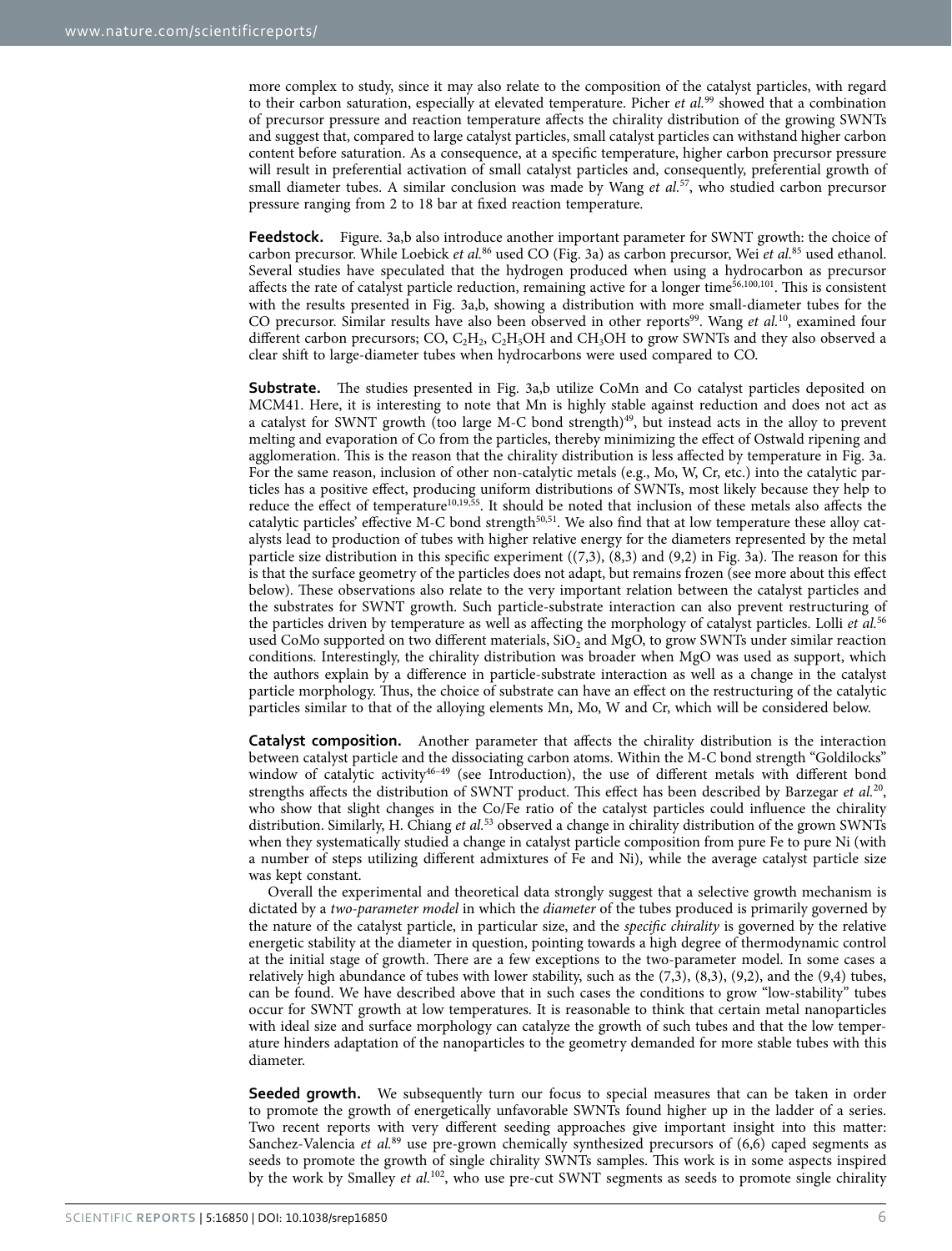growth; Yang *et al.*[69](#page-8-13)[,103](#page-9-13), on the other hand, take in two different studies advantage of a metal catalyst with a very high melting temperature,  $W_6Co_7$ . By growing nanotubes at 1030 °C a nearly complete selective growth process is achieved, with a 94% selectivity for the (12,6) tube, and a 80% selectivity for the (16,0) tube, respectively. Looking at [Fig. 1](#page-2-0), it is clear that the (12,6) tube is far from being the most stable tube in the 18 series. The authors explain the stabilization of this specific tube with the very high melting temperature of  $W_6Co_7$  (2500 °C), which results in an unchanged morphology of the faceted catalyst nanoparticles during the CVD growth. The authors also indicate that, under slightly different conditions, other SWNTs with high relative energy for their diameter (as found in the present study, see [Fig. 1](#page-2-0)) can grow, such as (14,4). The hypothesis made by the authors about frozen catalyst surfaces giving preference to certain tubes is fully supported by our observations. Tubes with high relative energy can grow from catalyst nanoparticles that exactly meet the requirement of only this specific chirality when frozen. If the conditions allow, the catalyst nanoparticle will adapt to the shape (and size) that better match the tubes with higher stability, but at low temperature (as discussed previously), for very stable catalyst particles (for example, due to high melting temperature), or for catalyst nanoparticles that are stabilized due to other reasons, exotic low-stability tubes with certain chirality can grow. The latter proposal is supported by our analysis of the experimental data, summarized in [Fig. 1](#page-2-0), which for some reports indicate a rather high abundance of e.g., the  $(7,4)$ ,  $(9,2)$  and  $(8,3)$  tubes of the 11 series, and the  $(8,5)$ ,  $(9,4)$  and  $(10,3)$ tubes of the 13 series. Looking further in Table S1, it can be seen that, in all of these experiments, the catalytic metal particles are deposited on a porous substrate that forms strong bonds to the metal catalyst. We believe that using such substrates results in a broader catalyst particle distribution and that the strong bonds between the particles and the substrate inhibit both reshaping of metal nanoparticles as well as diffusion of metal atoms, resulting in larger particles, thus providing a template for less stable tubes to be formed. The molecular seeds used in the Sanchez-Valencia *et al.*[89](#page-9-6) study, on the other hand, represent a very promising development where cap, ring and belt-shaped molecules from chemical synthesis (such as the molecules in ref. [104](#page-9-14)) could be used to promote the growth of particular SWNTs in a controlled way (as also suggested in ref. [73\)](#page-8-17). Such seeds could also be substrate bound (non-catalytic) with subsequent deposition of the catalyst metal in order to reap the benefits of tip growth, both for feedstock access (SWNT length) and closely packed seeds (SWNT packing density). Bear in mind that the tube with the highest formation enthalpy seen in CVD is the (7,3) tube and, thus, *all tubes with lower formation enthalpy* (*see* [Fig. 2](#page-3-0)) *could be possible products* that could be targeted through seeded growth. The molecular seeding approach can also be used to eliminate the complication of using metal nanoparticles and the tube diameter dependence on their size, since the (6,6) tube growth in ref. [89](#page-9-6) was catalyzed by a smooth Pt surface.

We believe that the major effect of the growth temperature, of larger metal particles leading to larger diameter tubes, could just as well be achieved by a pre-treatment annealing of the catalyst with growth at a lower temperature. Furthermore, we suggest that a combination of low temperature and high precursor pressure would result in the smallest diameter tubes. A combination of alloying with Mn, Mo, W, or Cr and/ or a porous and sticky substrate would possibly open up for the production of exotic small diameter tubes.

### **Conclusions**

We have compared computed SWNT fragment stabilities from DFT with all CVD growth experiments evaluated by methods that properly detect all present nanotube chiralities. We have found that the very smallest diameter tubes of the 8, 9, and 10 series are not produced because of high formation enthalpies, but that otherwise the SWNT diameter is governed by the well-known dependence with the catalytic particle size, not by the SWNT formation enthalpy, the latter favoring large-diameter SWNTs. It is, however, natural that tubes of larger diameter than the catalytic particles are not formed. Our most important finding is that the specific chirality of the SWNT product is strongly dependent on the relative stability of the tubes within their series, which can be rationalized to a dependence on the formation enthalpy of tubes of similar diameter. Thus, the dominating SWNT products are among the few most stable in each series, and our study shows that 84% of the products in all reported CVD growth to date is within 0.2eV of the most stable tube of its series. We wish to point out that our strong correlation between energetic stability and abundance in experimental studies is obtained by only considering the SWNT segments, without the inclusion of the interface with the catalytic metal. We thus conclude that the effect of the actual growth conditions and the interaction with the metal is less dominant with respect to the product outcome, and that the initial formation of the product is governed mainly by thermodynamic control. Regarding the possibility to influence product outcome by fine-tuning the experimental conditions, our analysis shows that the growth temperature has by far the largest effect on the index of the SWNT product. We show, however, that this is directly related to the temperature influence on the metal particle size. At low growth temperatures (below 650 °C), or high melting temperature of the catalyst due to alloying, or strong substrate binding, the "frozen" metal surfaces can act as templates for growth of less stable tubes. Such conditions account for most of the remaining 16% experimental products, and thus strengthens our already strong correlation with the fragment stability. Other parameters such as carbon precursor pressure, vapor pressure, and feed stock composition have less impact on the chirality of the product, but here we note that the low number of appropriate experimental studies makes it difficult to perform a full evaluation.

Lastly we show that the choice of substrate and catalyst composition can drastically diminish the influence of temperature on the metal particle size and lead to static/frozen metal surfaces that act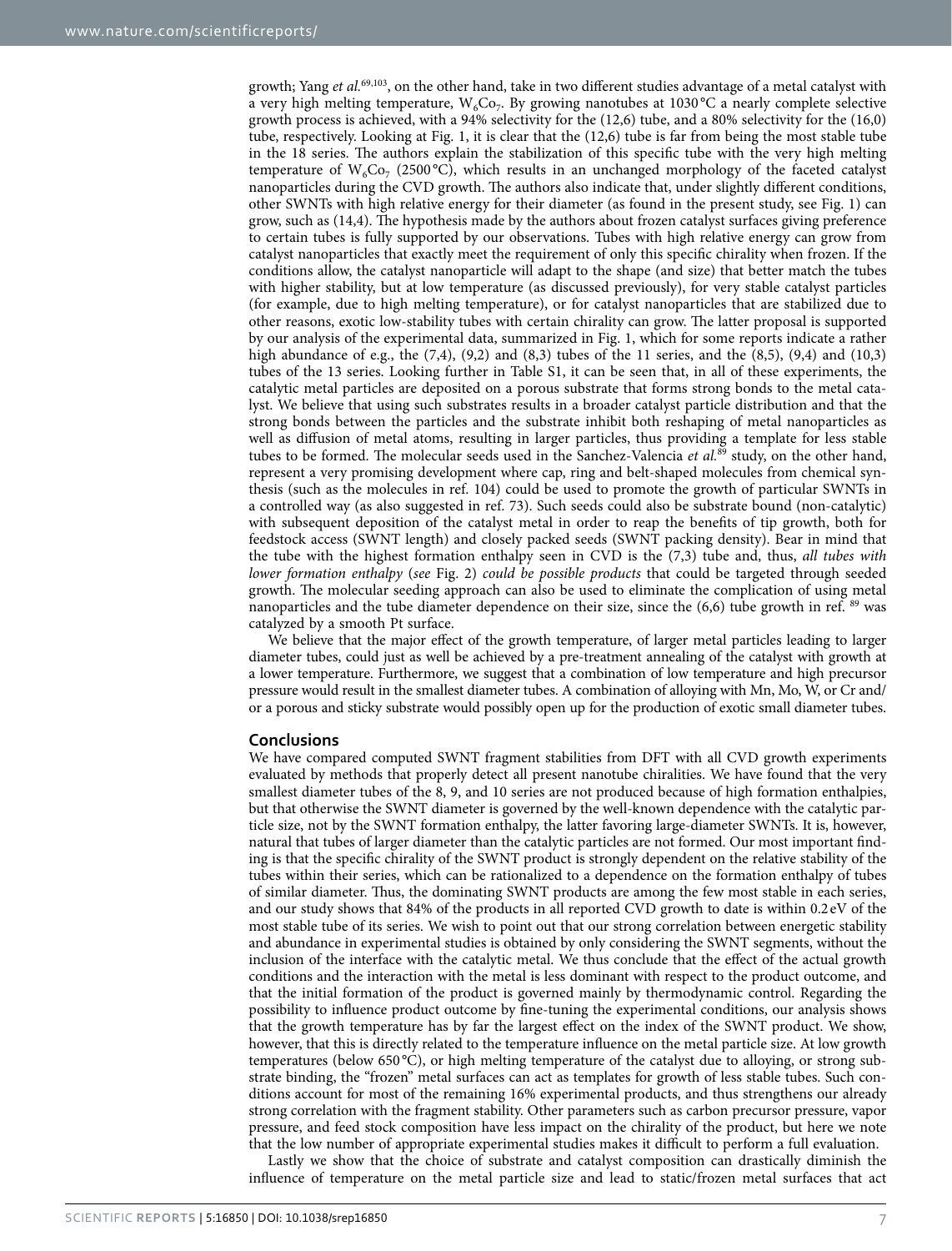as templates for growth of less stable SWNTs, and even lead to metal particle seeds for index specific growth.

#### **References**

- <span id="page-7-0"></span>1. Baughman, R. H., Zakhidov, A. A. & de Heer, W. A. Carbon nanotubes - the route toward applications. *Science* **297,** 787–792  $(2002)$
- 2. Cao, Q. *et al.* Arrays of single-walled carbon nanotubes with full surface coverage for high-performance electronics. *Nature Nanotechnology* **8,** 180–186 (2013).
- 3. Gracia-Espino, E. *et al.* Electrical Transport and Field-Effect Transistors Using Inkjet-Printed SWCNT Films Having Different Functional Side Groups. *ACS Nano* **4,** 3318–3324 (2010).
- <span id="page-7-1"></span>4. Chae, H. G., Sreekumar, T. V., Uchida, T. & Kumar, S. A comparison of reinforcement efficiency of various types of carbon nanotubes in poly acrylonitrile fiber. *Polymer* **46,** 10925–10935 (2005).
- <span id="page-7-2"></span>5. Frogley, M. D., Ravich, D. & Wagner, H. D. Mechanical properties of carbon nanoparticle-reinforced elastomers. *Composites Science and Technology* **63,** 1647–1654 (2003).
- <span id="page-7-3"></span>6. Collins, P. G., Bradley, K., Ishigami, M. & Zettl, A. Extreme oxygen sensitivity of electronic properties of carbon nanotubes. *Science* **287,** 1801–1804 (2000).
- <span id="page-7-4"></span>7. Cao, Q. & Rogers, J. A. Ultrathin Films of Single-Walled Carbon Nanotubes for Electronics and Sensors: A Review of Fundamental and Applied Aspects. *Advanced Materials* **21,** 29–53 (2009).
- <span id="page-7-5"></span>8. Mottaghitalab, V., Xi, B. B., Spinks, G. M. & Wallace, G. G. Polyaniline fibres containing single walled carbon nanotubes: Enhanced performance artificial muscles. *Synthetic Metals* **156,** 796–803 (2006).
- <span id="page-7-6"></span>9. Ding, L. *et al.* Selective Growth of Well-Aligned Semiconducting Single-Walled Carbon Nanotubes. *Nano Letters* **9,** 800–805  $(2009)$
- <span id="page-7-11"></span>10. Wang, B. *et al.* (n, m) selectivity of single-walled carbon nanotubes by different carbon precursors on co-mo catalysts. *Journal of the American Chemical Society* **129,** 9014–9019 (2007).
- <span id="page-7-13"></span>11. Bachilo, S. M. *et al.* Narrow (n, m)-Distribution of Single-Walled Carbon Nanotubes Grown Using a Solid Supported Catalyst. *Journal of the American Chemical Society* **125,** 11186–11187 (2003).
- <span id="page-7-9"></span>12. Harutyunyan, A. R. *et al.* Preferential Growth of Single-Walled Carbon Nanotubes with Metallic Conductivity. *Science* **326,** 116–120 (2009).
- 13. Qu, L. T., Du, F. & Dai, L. M. Preferential syntheses of semiconducting vertically aligned single-walled carbon nanotubes for direct use in FETs. *Nano Letters* **8,** 2682–2687 (2008).
- <span id="page-7-10"></span>14. Fouquet, M. *et al.* Highly chiral-selective growth of single-walled carbon nanotubes with a simple monometallic Co catalyst. *Physical Review B* **85,** 235411 (2012).
- 15. He, M. *et al.* Selective growth of SWNTs on partially reduced monometallic cobalt catalyst. *Chemical Communications* **47,** 1219–1221 (2011).
- <span id="page-7-17"></span>16. He, M. *et al.* Predominant (6, 5) Single-Walled Carbon Nanotube Growth on a Copper-Promoted Iron Catalyst. *Journal of the American Chemical Society* **132,** 13994–13996 (2010).
- <span id="page-7-12"></span>17. He, M., Jiang, H., Kauppinen, E. I. & Lehtonen, J. Diameter and chiral angle distribution dependencies on the carbon precursors in surface-grown single-walled carbon nanotubes. *Nanoscale* **4,** 7394–7398 (2012).
- <span id="page-7-14"></span>18. He, M. *et al.* Chiral-Selective Growth of Single-Walled Carbon Nanotubes on Lattice-Mismatched Epitaxial Cobalt Nanoparticles. *Scientific Reports* **3,** 1460 (2013).
- <span id="page-7-18"></span>19. Wang, B., Yang, Y., Li, L. J. & Chen, Y. Effect of different catalyst supports on the (n, m) selective growth of single-walled carbon nanotube from Co-Mo catalyst. *Journal of Materials Science* **44,** 3285–3295 (2009).
- <span id="page-7-15"></span>20. Barzegar, H. R. *et al.* Simple Dip-Coating Process for the Synthesis of Small Diameter Single-Walled Carbon Nanotubes—Effect of Catalyst Composition and Catalyst Particle Size on Chirality and Diameter. *The Journal of Physical Chemistry C* **116,** 12232–12239 (2012).
- <span id="page-7-16"></span>21. Wang, H. *et al.* Sulfur doped Co/SiO2 catalysts for chirally selective synthesis of single walled carbon nanotubes. *Chemical Communications* **49,** 2031–2033 (2013).
- <span id="page-7-7"></span>22. Hersam, M. C. Progress towards monodisperse single-walled carbon nanotubes. *Nature Nanotechnology* **3,** 387–394 (2008).
- 23. Strano, M. S. *et al.* Electronic structure control of single-walled carbon nanotube functionalization. *Science* **301,** 1519–1522 (2003).
- 24. Rinzler, A. G. Materials processing Sorting out carbon nanotube electronics. *Nature Nanotechnology* **1,** 17–18 (2006).
- 25. Kim, W. J., Usrey, M. L. & Strano, M. S. Selective functionalization and free solution electrophoresis of single-walled carbon nanotubes: Separate enrichment of metallic and semiconducting SWNT. *Chemistry of Materials* **19,** 1571–1576 (2007).
- 26. Chattopadhyay, D., Galeska, L. & Papadimitrakopoulos, F. A route for bulk separation of semiconducting from metallic singlewall carbon nanotubes. *Journal of the American Chemical Society* **125,** 3370–3375 (2003).
- 27. Kim, S. N., Luo, Z. T. & Papadimitrakopoulos, F. Diameter and metallicity dependent redox influences on the separation of single-wall carbon nanotubes. *Nano Letters* **5,** 2500–2504 (2005).
- 28. Balasubramanian, K., Sordan, R., Burghard, M. & Kern, K. A selective electrochemical approach to carbon nanotube field-effect transistors. *Nano Letters* **4,** 827–830 (2004).
- 29. Arnold, M. S., Green, A. A., Hulvat, J. F., Stupp, S. I. & Hersam, M. C. Sorting carbon nanotubes by electronic structure using density differentiation. *Nature Nanotechnology* **1,** 60–65 (2006).
- 30. Khripin, C. Y., Fagan, J. A. & Zheng, M. Spontaneous Partition of Carbon Nanotubes in Polymer-Modified Aqueous Phases. *Journal of the American Chemical Society* **135,** 6822–6825 (2013).
- 31. Ao, G. Y., Khripin, C. Y. & Zheng, M. DNA-Controlled Partition of Carbon Nanotubes in Polymer Aqueous Two-Phase Systems. *Journal of the American Chemical Society* **136,** 10383–10392 (2014).
- <span id="page-7-8"></span>32. Barzegar, H. R., Gracia-Espino, E., Sharifi, T., Nitze, F. & Wagberg, T. Nitrogen Doping Mechanism in Small Diameter Single-Walled Carbon Nanotubes: Impact on Electronic Properties and Growth Selectivity. *Journal of Physical Chemistry C* **117,** 25805–25816 (2013).
- 33. Krstic, V. *et al.* Indirect Magnetic Coupling in Light-Element-Doped Single-Walled Carbon Nanotubes. *ACS Nano* **4,** 5081–5086 (2010).
- 34. Lee, R. S., Kim, H. J., Fischer, J. E., Thess, A. & Smalley, R. E. Conductivity enhancement in single-walled carbon nanotube bundles doped with K and Br. *Nature* **388,** 255–257 (1997).
- 35. Rao, C. N. R., Satishkumar, B. C., Govindaraj, A. & Nath, M. Nanotubes. *Chemphyschem* **2,** 78–105 (2001).
- 36. Takenobu, T. *et al.* Stable and controlled amphoteric doping by encapsulation of organic molecules inside carbon nanotubes. *Nature Materials* **2,** 683–688 (2003).
- 37. Avouris, P. Carbon nanotube electronics. *Chemical Physics* **281,** 429–445 (2002).
- 38. Peng, S. & Cho, K. J. Chemical control of nanotube electronics. *Nanotechnology* **11,** 57–60 (2000).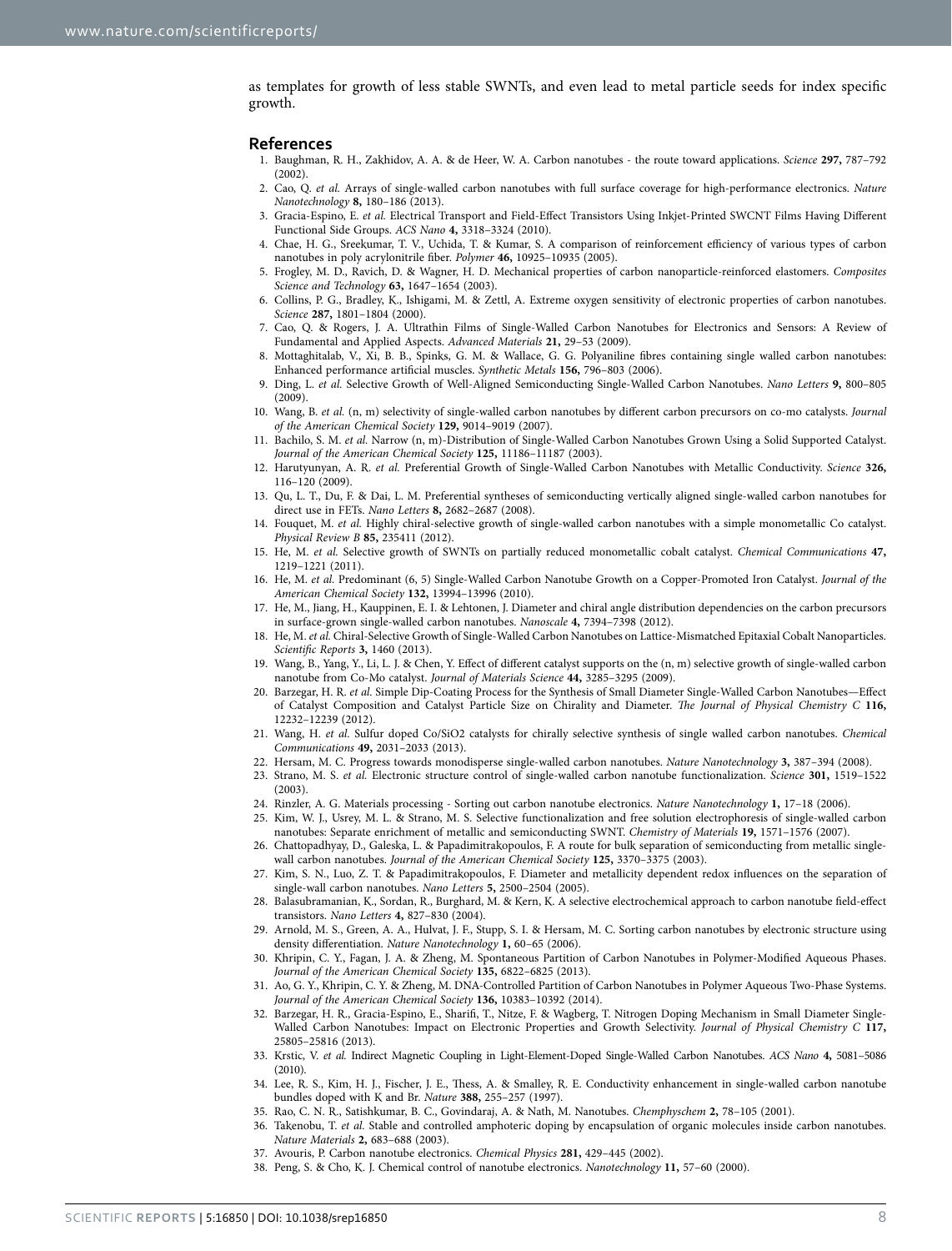- 39. Ehli, C. *et al.* Manipulating single-wall carbon nanotubes by chemical doping and charge transfer with perylene dyes. *Nature Chemistry* **1,** 243–249 (2009).
- 40. Kazaoui, S., Minami, N., Matsuda, N., Kataura, H. & Achiba, Y. Electrochemical tuning of electronic states in single-wall carbon nanotubes studied by *in situ* absorption spectroscopy and ac resistance. *Applied Physics Letters* **78,** 3433–3435 (2001).
- 41. McGuire, K. *et al.* Synthesis and Raman characterization of boron-doped single-walled carbon nanotubes. *Carbon* **43,** 219–227 (2005).
- 42. Terrones, M. Carbon nanotubes: synthesis and properties, electronic devices and other emerging applications. *International Materials Reviews* **49,** 325–377 (2004).
- <span id="page-8-0"></span>43. Wagner, R. S. & Ellis, W. C. Vapor-Liquid-Solid Mechanism of Single Crystal Growth ( New Method Growth Catalysis from Impurity Whisker Epitaxial + Large Crystals Si E ). *Applied Physics Letters* **4,** 89–90 (1964).
- 44. Baker, R. T. K., Barber, M. A., Waite, R. J., Harris, P. S. & Feates, F. S. Nucleation and Growth of Carbon Deposits from Nickel Catalyzed Decomposition of Acetylene. *Journal of Catalysis* **26,** 51–62 (1972).
- 45. Rodriguez-Manzo, J. A. *et al. In situ* nucleation of carbon nanotubes by the injection of carbon atoms into metal particles. *Nature Nanotechnology* **2,** 307–311 (2007).
- <span id="page-8-1"></span>46. Ding, F. *et al.* The importance of strong carbon-metal adhesion for catalytic nucleation of single-walled carbon nanotubes. *Nano Letters* **8,** 463–468 (2008).
- 47. Larsson, P. *et al.* Calculating carbon nanotube-catalyst adhesion strengths. *Physical Review B* **75,** 115419 (2007).
- 48. Robertson, J. Heterogeneous catalysis model of growth mechanisms of carbon nanotubes, graphene and silicon nanowires. *Journal of Materials Chemistry* **22,** 19858–19862 (2012).
- <span id="page-8-22"></span>49. Silvearv, F., Larsson, P., Jones, S. L. T., Ahuja, R. & Larsson, J. A. Establishing the most favorable metal-carbon bond strength for carbon nanotube catalysts. *Journal of Materials Chemistry C* **3,** 3422–3427 (2015).
- <span id="page-8-2"></span>50. Li, Z. *et al.* Copper/molybdenum nanocomposite particles as catalysts for the growth of bamboo-structured carbon nanotubes. *Journal of Physical Chemistry C* **112,** 12201–12206 (2008).
- <span id="page-8-3"></span>51. O'Byrne, J. P. *et al.* Growth of Carbon Nanotubes from Heterometallic Palladium and Copper Catalysts. *Journal of Physical Chemistry C* **114,** 8115–8119 (2010).
- <span id="page-8-4"></span>52. Wang, H. *et al.* Selective Synthesis of (9, 8) Single Walled Carbon Nanotubes on Cobalt Incorporated TUD-1 Catalysts. *Journal of the American Chemical Society* **132,** 16747–16749 (2010).
- <span id="page-8-24"></span>53. Chiang, W.-H. & Mohan Sankaran, R. Linking catalyst composition to chirality distributions of as-grown single-walled carbon nanotubes by tuning NixFe1-x nanoparticles. *Nature Materials* **8,** 882–886 (2009).
- 54. Wang, H. *et al.* Chiral-Selective CoSO4/SiO2 Catalyst for (9,8) Single-Walled Carbon Nanotube Growth. *ACS Nano* **7,** 614–626 (2012).
- <span id="page-8-23"></span>55. Ago, H. *et al.* CVD Growth of Single-Walled Carbon Nanotubes with Narrow Diameter Distribution over Fe/MgO Catalyst and Their Fluorescence Spectroscopy. *The Journal of Physical Chemistry B* **109,** 10035–10041 (2005).
- <span id="page-8-5"></span>56. Lolli, G. *et al.* Tailoring (n, m) Structure of Single-Walled Carbon Nanotubes by Modifying Reaction Conditions and the Nature of the Support of CoMo Catalysts. *The Journal of Physical Chemistry B* **110,** 2108–2115 (2006).
- <span id="page-8-6"></span>57. Wang, B. *et al.* Pressure-Induced Single-Walled Carbon Nanotube (n, m) Selectivity on Co−Mo Catalysts. *The Journal of Physical Chemistry C* **111,** 14612–14616 (2007).
- <span id="page-8-7"></span>58. Baran, J. D., Kolodziejczyk, W., Larsson, P., Ahuja, R. & Larsson, J. A. On the stability of single-walled carbon nanotubes and their binding strengths. *Theoretical Chemistry Accounts* **131,** 1270 (2012).
- <span id="page-8-8"></span>59. Li, Y. G., Ahuja, R. & Larsson, J. A. Communication: Origin of the difference between carbon nanotube armchair and zigzag ends. *Journal Of Chemical Physics* **140,** 091102 (2014).
- <span id="page-8-9"></span>60. Reich, S., Li, L. & Robertson, J. Control the chirality of carbon nanotubes by epitaxial growth. *Chemical Physics Letters* **421,** 469–472 (2006).
- 61. Dutta, D., Chiang, W. H., Sankaran, R. M. & Bhethanabotla, V. R. Epitaxial nucleation model for chiral-selective growth of single-walled carbon nanotubes on bimetallic catalyst surfaces. *Carbon* **50,** 3766–3773 (2012).
- 62. Reich, S., Li, L. & Robertson, J. Structure and formation energy of carbon nanotube caps. *Physical Review B* **72,** 165423 (2005). 63. Penev, E. S., Artyukhov, V. I. & Yakobson, B. I. Extensive Energy Landscape Sampling of Nanotube End-Caps Reveals No
- Chiral-Angle Bias for Their Nucleation. *Acs Nano* **8,** 1899–1906 (2014).
- <span id="page-8-10"></span>64. Artyukhov, V. I., Penev, E. S. & Yakobson, B. I. Why nanotubes grow chiral. *Nature Communications* **5,** 4892 (2014).
- <span id="page-8-11"></span>65. Ding, F., Harutyunyan, A. R. & Yakobson, B. I. Dislocation theory of chirality-controlled nanotube growth. *Proceedings of the National Academy of Sciences of the United States of America* **106,** 2506–2509 (2009).
- <span id="page-8-12"></span>66. Bachilo, S. M. *et al.* Structure-assigned optical spectra of single-walled carbon nanotubes. *Science* **298,** 2361–2366 (2002).
- 67. Dresselhaus, M. S., Dresselhaus, G., Saito, R. & Jorio, A. Raman spectroscopy of carbon nanotubes. *Physics Reports-Review Section of Physics Letters* **409,** 47–99 (2005).
- 68. Pimenta, M. A. *et al.* Resonant Raman effect in single-wall carbon nanotubes. *Journal of Materials Research* **13,** 2396–2404 (1998).
- <span id="page-8-13"></span>69. Yang, F. *et al.* Chirality-specific growth of single-walled carbon nanotubes on solid alloy catalysts. *Nature* **510,** 522–524 (2014).
- <span id="page-8-14"></span>70. Jorio, A. *et al.* Quantifying carbon-nanotube species with resonance Raman scattering. *Physical Review B* **72,** 075207 (2005).
- <span id="page-8-15"></span>71. Kresse, G. & Furthmuller, J. Efficient iterative schemes for ab initio total-energy calculations using a plane-wave basis set. *Physical Review B* **54,** 11169–11186 (1996).
- <span id="page-8-17"></span><span id="page-8-16"></span>72. Blochl, P. E. Projector Augmented-Wave Method. *Physical Review B* **50,** 17953–17979 (1994).
- 73. Perdew, J. P., Burke, K. & Ernzerhof, M. Generalized gradient approximation made simple. *Physical Review Letters* **77,** 3865–3868 (1996).
- <span id="page-8-18"></span>74. Mole, S. J., Zhou, X. F. & Liu, R. F. Density functional theory (DFT) study of enthalpy of formation. 1. Consistency of DFT energies and atom equivalents for converting DFT energies into enthalpies of formation. *Journal of Physical Chemistry* **100,** 14665–14671 (1996).
- <span id="page-8-19"></span>75. Hod, O., Peralta, J. E. & Scuseria, G. E. Edge effects in finite elongated graphene nanoribbons. *Physical Review B* **76,** 233401 (2007).
- 76. Hod, O. & Scuseria, G. E. Electromechanical Properties of Suspended Graphene Nanoribbons. *Nano Letters* **9,** 2619–2622 (2009). 77. Rochefort, A., Salahub, D. R. & Avouris, P. Effects of finite length on the electronic structure of carbon nanotubes. *Journal of*
- <span id="page-8-20"></span>*Physical Chemistry B* **103,** 641–646 (1999). 78. Fouquet, M. *et al.* Effect of Catalyst Pretreatment on Chirality-Selective Growth of Single-Walled Carbon Nanotubes. *The Journal of Physical Chemistry C* **118,** 5773–5781 (2014).
- 79. He, M. *et al.* Chiral-selective growth of single-walled carbon nanotubes on stainless steel wires. *Carbon* **50,** 4294–4297 (2012).
- <span id="page-8-21"></span>80. Li, X. *et al.* Selective Synthesis Combined with Chemical Separation of Single-Walled Carbon Nanotubes for Chirality Selection. *Journal of the American Chemical Society* **129,** 15770–15771 (2007).
- 81. Li, N., Wang, X., Ren, F., Haller, G. L. & Pfefferle, L. D. Diameter Tuning of Single-Walled Carbon Nanotubes with Reaction Temperature Using a Co Monometallic Catalyst. *The Journal of Physical Chemistry C* **113,** 10070–10078 (2009).
- 82. Miyauchi, Y., Chiashi, S., Murakami, Y., Hayashida, Y. & Maruyama, S. Fluorescence spectroscopy of single-walled carbon nanotubes synthesized from alcohol. *Chemical Physics Letters* **387,** 198–203 (2004).